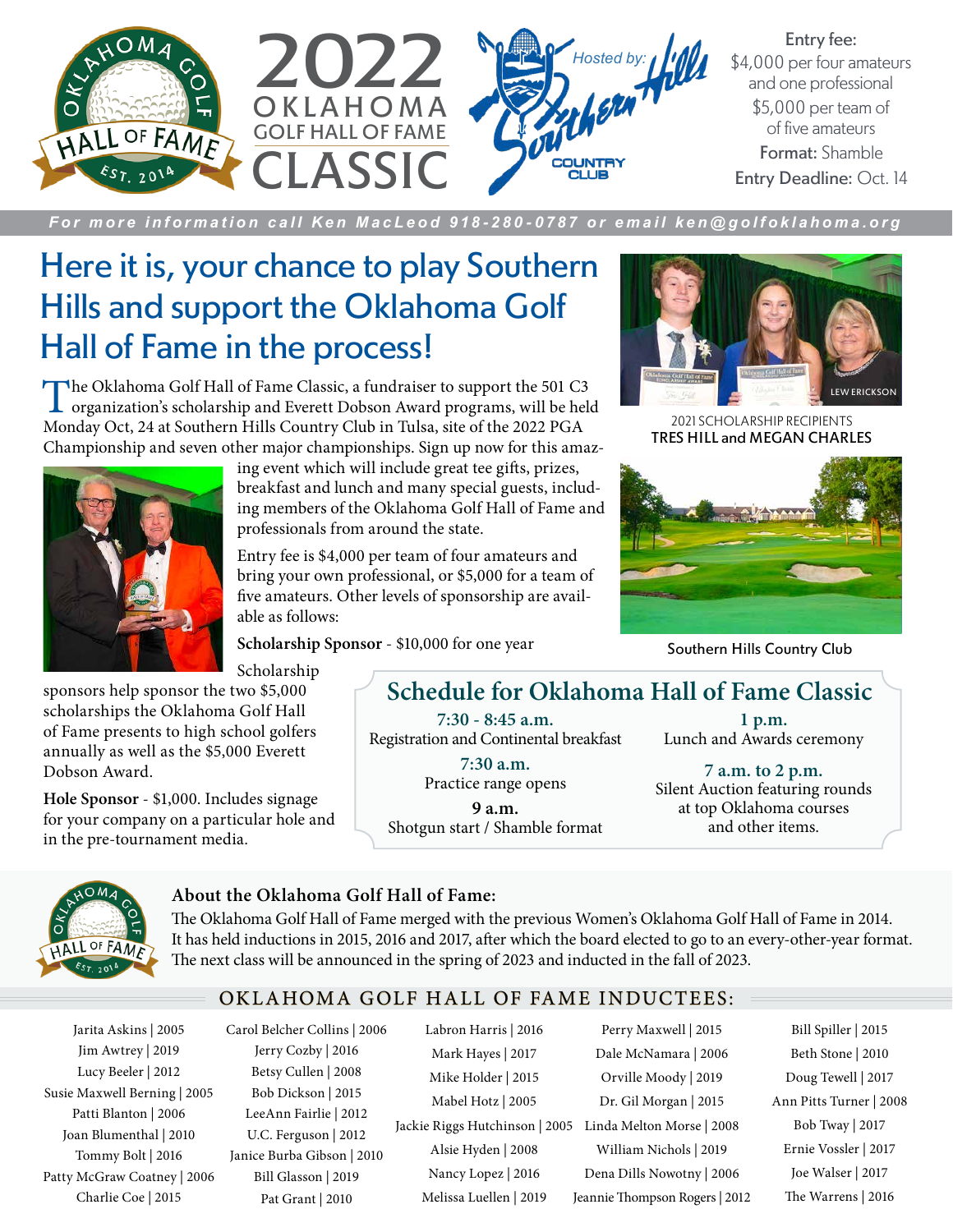## 2022 Oklahoma Golf Hall of Fame Classic

Southern Hills Country Club • Monday, October 24, 2022 *Benefiting The Oklahoma Golf Hall of Fame Scholarship and Everett Dobson Award programs*

## *Scholarship Sponsor - \$10,000 Team of four amateurs and one professional entry - \$4,000 Team of five amateurs entry - \$5,000 Hole Sponsor - \$1,000*

# SPONSOR ENTRY FORM

| Name: Name and the state of the state of the state of the state of the state of the state of the state of the state of the state of the state of the state of the state of the state of the state of the state of the state of |                                                                                  |
|--------------------------------------------------------------------------------------------------------------------------------------------------------------------------------------------------------------------------------|----------------------------------------------------------------------------------|
|                                                                                                                                                                                                                                |                                                                                  |
|                                                                                                                                                                                                                                |                                                                                  |
|                                                                                                                                                                                                                                |                                                                                  |
|                                                                                                                                                                                                                                |                                                                                  |
|                                                                                                                                                                                                                                |                                                                                  |
|                                                                                                                                                                                                                                | Expiration: _____________ Security Code: ___________ Amount to Charge: _________ |

*Please make checks payable to Oklahoma Golf Hall of Fame and must accompany this registration form.* 

> *Please mail checks to:* **Oklahoma Golf Hall of Fame 6218 S. Lewis Ave., Suite 102 Tulsa, OK 74136**

*For more information call Ken MacLeod 918-280-0787 or email ken@golfoklahoma.org*